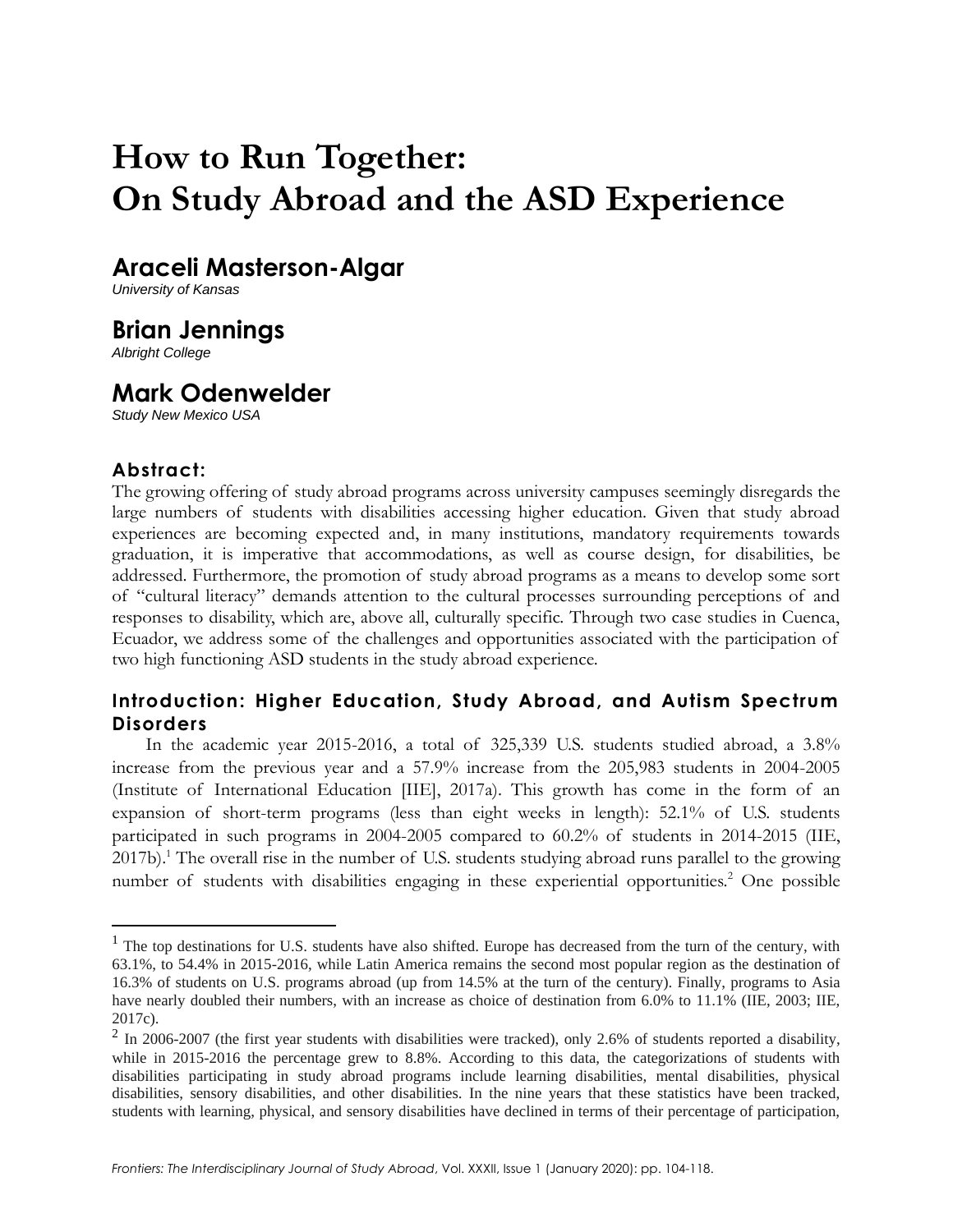explanation for this increase may be the larger offering of short-term programs, which arguably provide students with more confidence that they can adjust to and overcome any challenges presented due to the shortened experience. While campuses nationwide are increasingly aware of the need to respond to the growing numbers of students with disabilities, there is a notorious absence of literature addressing this population and the study abroad experience.

The data from the IIEs Open Doors Report, however, should be used primarily for orientation, as this data on students with disabilities is relatively new, and thus its scope can be limited and its numbers underreported. Nevertheless, IIE's website does not address whether the response rate is in fact exclusively from U.S. institutions, potentially erasing the differences between the variety of institutions reporting on their numbers of students studying abroad and those that do not.

The estimated number of college students with disabilities in the United States is three million, approximately 11% of all college students (National Center for Education Statistics, 2015, cited in Ingersoll, 2016). The challenges that these students face add to the continued barriers in the provision of inclusive opportunities in higher education. Opportunities such as study abroad have been alluded to as an important piece of student retention strategy (Metzger, 2006). According to Tinto (1993), an important factor in the decision of a student to stay at an institution is their perception of a rewarding experience. As such, study abroad has been shown to provide rewarding and lasting effects, both academically and personally (Dwyer, 2004). Therefore any barriers to inclusive opportunities in higher education, especially study abroad, help to contextualize a national dropout rate that rises to 70% for students with disabilities. (Lightner, Kipps-Vaughan, Schulte, & Trice, 2011, cited in Ingersoll, 2016). These statistics, although alarming, are the outcome of a historical absence of students with disabilities from higher education until barely four decades ago, when the Individuals with Disabilities Education Act (1975) was implemented. The growing offering of study abroad programs across university campuses seemingly disregards the large numbers of students with disabilities accessing higher education.

Given that study abroad experiences are becoming expected and, within many majors at many institutions, mandatory requirements towards graduation, it is imperative that we take a critical stance that addresses how cultural understanding can be acquired and whose cultural competence is valued. Furthermore, the promotion of study abroad programs as a means to develop some sort of "cultural literacy" demands attention to the cultural processes surrounding perceptions of and responses to disability, which are, above all, culturally specific (Armstrong & Barton, 1999). In other words, it is not enough to include students with disabilities in study abroad programs. Rather, the call is to understand that in seeking cultural literacy, study abroad curricula must necessarily address the cultural processes at work in the construction and perpetuation of experiences of disability at home. Thus, comprehensive responses to disability by advocates and promoters of study abroad experiences must turn these individuals' expertise into initiatives that understand the acquisition of cultural understanding as inseparable from efforts to address reductionist perceptions of oneself and others. In this paper we focus specifically on students with autism spectrum disorders (ASD).

while the categories for mental and other disabilities have more than doubled in terms of their percentage (IIE, 2017a).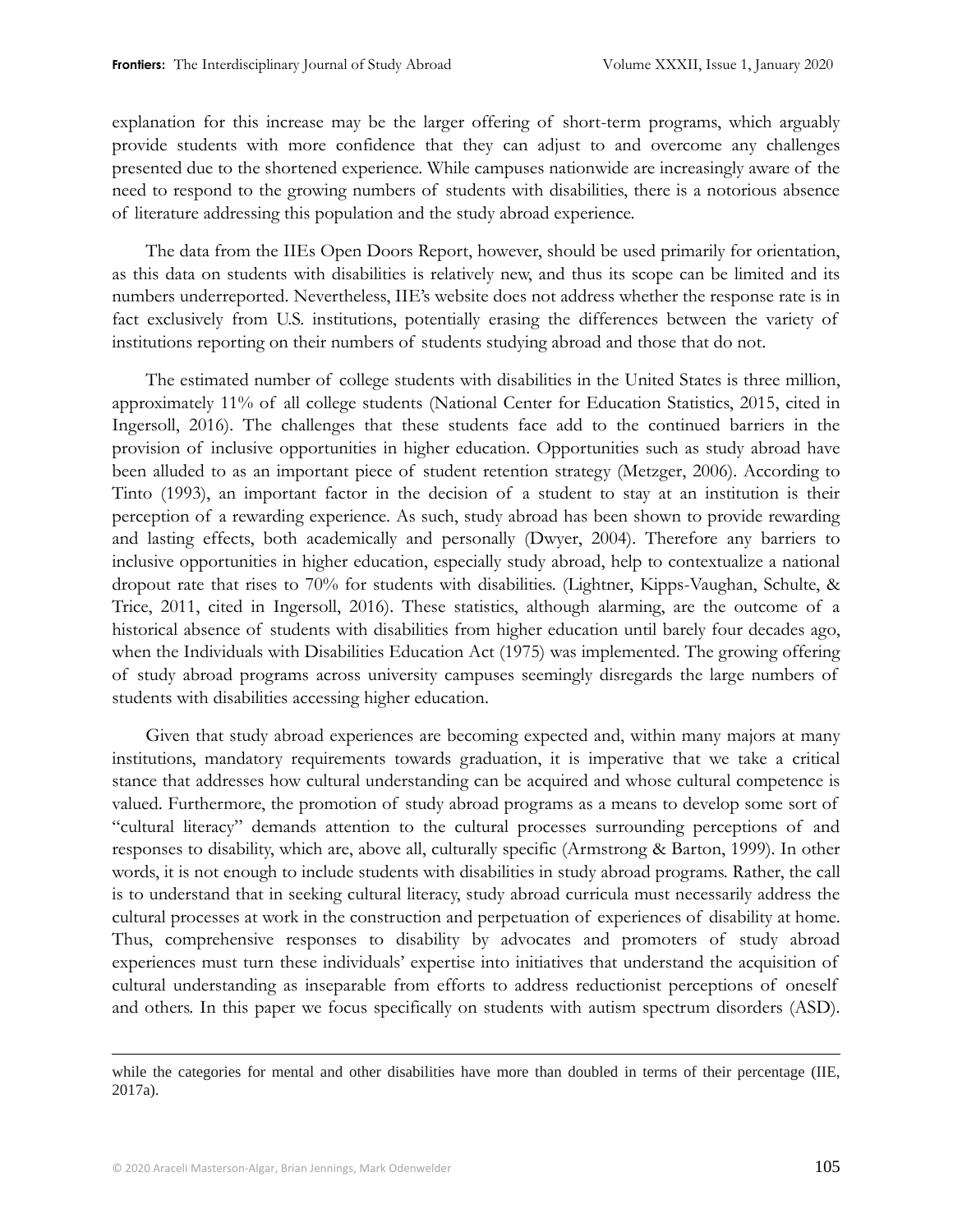Through two case studies in Cuenca, Ecuador, we address some of the challenges and opportunities associated with the presence of students with ASD in the study abroad experience.

Recently, Link (2016) and Twill and Guzzo (2012) discussed inclusivity in study abroad but focused on physical and sensory disabilities, such as various forms of immobility and blindness. Prohn, Kelley, and Westling (2018) explored study abroad for students with intellectual disabilities such as Down syndrome and cerebral palsy. In each of these recent papers, authors came to the conclusion that inclusion of students with varying disabilities was possible, but required collaborative efforts among the offices of international education, offices of disability services, and program leaders. These examples are noteworthy but it is also true that they all encounter a continued ambiguity regarding whether or not institutions of higher education are required to provide adequate accommodations under relevant disability laws (Twill & Guzzo, 2012).

The last decade has seen an emergence of literature on higher education and students in the autism spectrum, comprising a considerable corpus addressing college personnel, faculty, counselors, parents, and also students themselves. With a focus on college personnel, Wolf, Brown, and Bork (2009) comment on the "spike" in diagnoses of autism spectrum disorders, and call attention to the ways in which "the college environment can be uniquely equipped to help these students gain independence and become functional, gainfully employed adults" (p. 3). Various authors offer guides to college success for students with disabilities (Ingersoll, 2016), while others address the process of leaving home more broadly (Muggleton, 2012). In addition, multiple works offer comprehensive checklists and useful tools for universities to better assess, and thus respond to, the specific needs of students in the autism spectrum (Wolf, Brown, & Bork, 2009). Many of the latter include long appendices with lists of resources for students, parents, and facilitators, as well as annotated resources on various topics related to autism spectrum disorders (Katovitch, 2009; Zager, Alpern, McKeon, Maxam, & Mulvey, 2013), and overviews of successful programs for students with ASD across institutions of higher education in the United States.

The literature combines theory and praxis, addresses students and university personnel alike, and illustrates the move away from medical models of ASD to its understanding as a cultural identity (Autistic Self Advocacy Network [ASAN], 2013). An exploration of the study abroad experiences of students in the spectrum, as well as their faculty and program providers, is essential to ensuring not only inclusiveness but also positive experiences for all involved.<sup>3</sup> Yet, not one source addresses study abroad for students with ASD. In fact, students with ASD are expected to move in a linear trajectory from their home to the college, then to their labor niche. It is therefore assumed that students with autism and Asperger's will not engage in activities outside of the campus space prior to employment or for any purpose other than an internship. Therefore, the lack of literature

<sup>&</sup>lt;sup>3</sup> Various authors have noted the increasing numbers of people diagnosed with autism spectrum disorders (Wolf et al., 2009; Zager et al., 2013; ASAN, 2013; and Muggleton, 2012). According to Zager et al. (2013), an estimated 673,000 people in the United States have autism spectrum disorders. These numbers are particularly salient for children and youth. Thus, "[b]etween 1994 and 2006 the number of children from 6-17 years old identified with ASD in public schools increased from 22,684 to 211,610, approximately 90%" (Zager et al., 2013, p. 4). On their part, Kogan and his colleagues cite figures from the Center for Disease Control indicating that 1 in 90 children between the ages of 3 and 17 are on the autism spectrum (Zager, 2013, p. 4).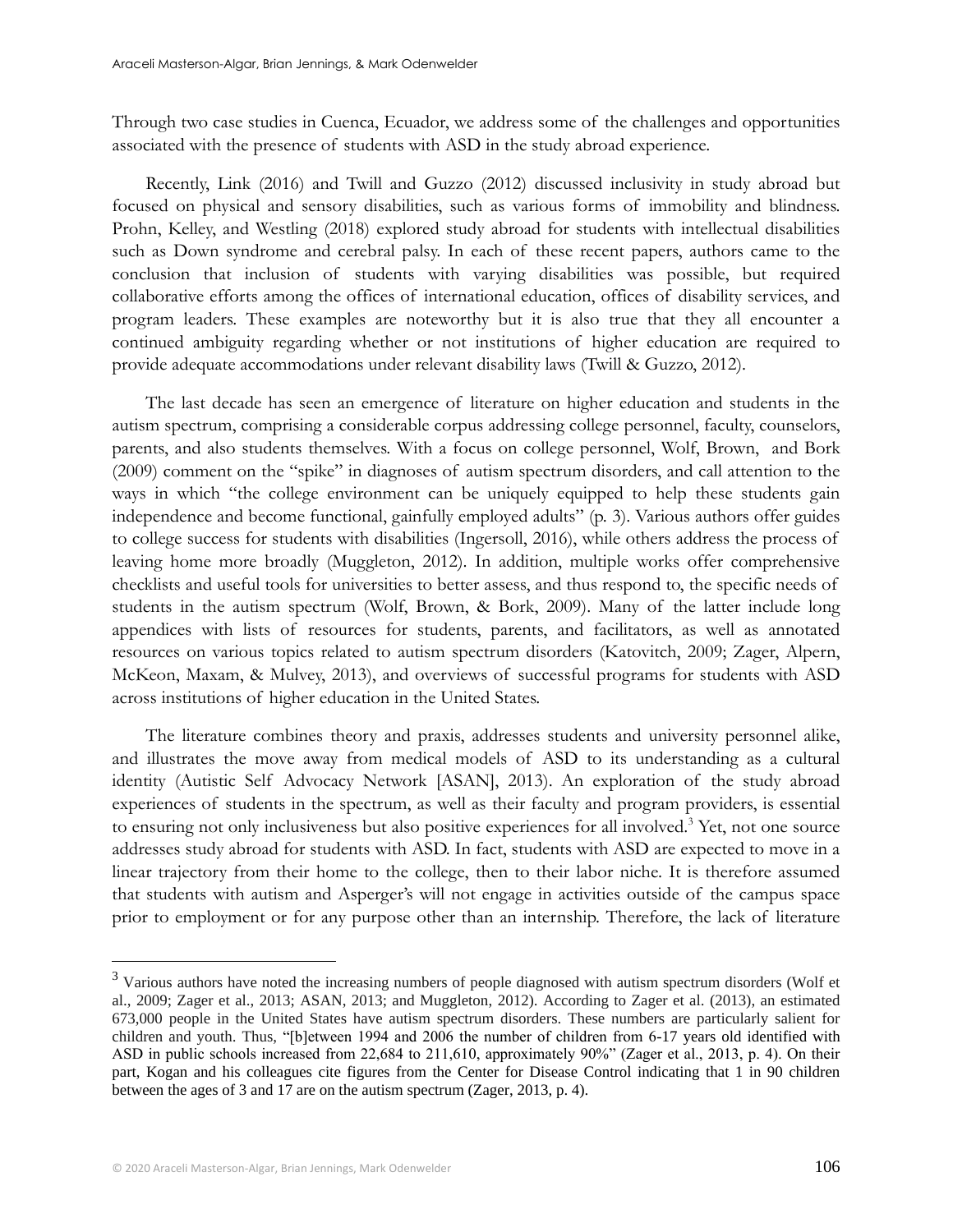on experiential learning in higher education for ASD students, beyond internships, creates the premise that these students will not travel. By doing this, we argue, these sources perpetuate the ideological limits on human possibility that they set out to critique. Therefore, we must turn to the lived experiences of this growing student population to question these assumptions.

Muggleton (2012) writes from the perspective of someone with Asperger's. He outlines three main areas of difficulty for people with Asperger's: communication, social interaction, and imagination. The author emphasizes that the impaired imagination does not translate into the inability to imagine, but rather is "the tendency to think in an inflexible way" (p. 38). Ironically, these three difficulties sum up the learning outcomes of any study abroad experience.

### **Students with ASD: Cultural Observers at Home**

Goffman (1963) reflected on the experience of marginalized members of society vis-à-vis social rules and norms. According to Goffman, rules of social interaction are taken for granted and even when broken, they remain mainly invisible, further contributing to judgments on those who "break the rules" as "problematic" or suffering from mental disorders. Following from Goffman, Garfinkel (1967) noted the central role of the "stranger" in making these invisible rules visible. Both Goffman and Garfinkel formed what are called ethnomethodologies to study these "invisible" patterns of social interaction. They conducted a series of breaching exercises, whereby the researcher breaks some form of a social norm in order to unveil the rules regulating social interactions. These social norms are culturally specific, and therefore extremely relevant in study abroad experiences. Feeling like a "stranger" is no doubt central to the study abroad experience, but for the student with ASD this experience takes particular salience.

Patricia Hill Collins, a black feminist theorist, turns to George Simmel's analysis of the "stranger." Simmel (1921) outlined three benefits of being a stranger or an outsider: First, the stranger possesses a unique form of objectivity by being both near and remote to situations while also possessing concern and indifference simultaneously; second, people are more likely to confide in strangers than in members of their own groups; and third, the stranger is more equipped to identify patterns that are often invisible to ingrained group members. No doubt, a student with ASD is familiar with the experiences of being a stranger. Arguably, students with ASD are by their very condition ideally suited to reflect on society's norms and behaviors, and have had a lifetime of training on how to think of themselves in relation to others' cultural expectations.

Patricia Hill Collins's (1999) concept of the "outsider within" draws from Simmel, but with specific attention to black feminist thought and therefore to the intersectionality of social hierarchies. She refers to border spaces, or more specifically to the space between social groups that possess unequal power in society. The black woman, she argues, is, due to her condition as an "outsider within," a central asset in unveiling and dismantling interlocking systems of oppression affecting society at large. For instance, she argues, black women working in service could more readily identify the "oppression" of the white woman than the white woman herself. According to Collins (1999), there are also problematic contradictions in these spaces. While individuals may appear to possess the necessary traits for membership in a particular group, and therefore the rights of that particular group, they often may not be afforded all of the experiential benefits that other members enjoy. They belong therefore to the space between groups, and have faced the need to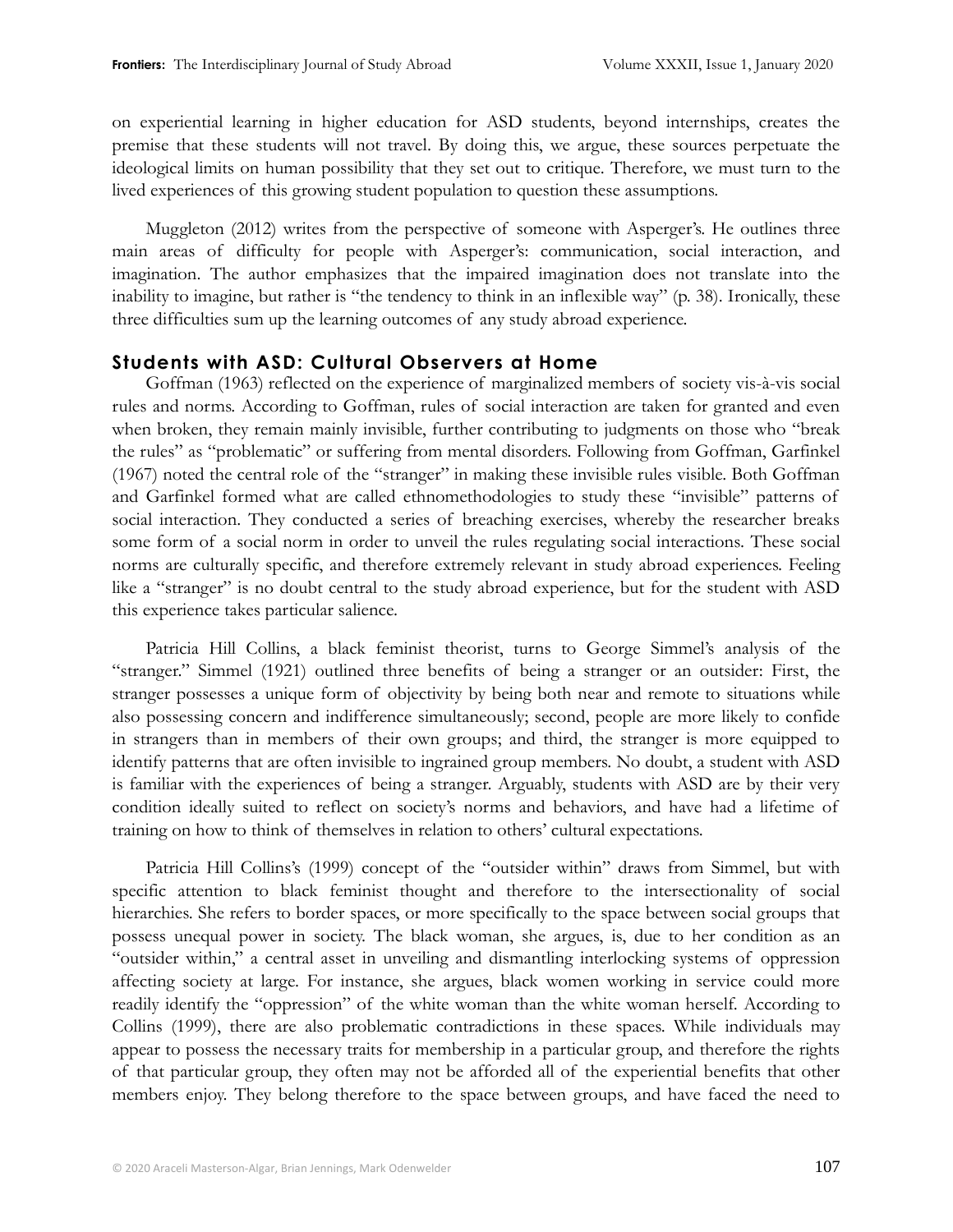navigate a variety of contexts. Other feminists of color have worked from this same awareness, (re)framing exclusion as the very source of power from which to (re)act from within. Gloria Anzaldúa (1987) describes this power as the "facultad" of her "mestiza consciousness," and Chela Sandoval (2000) reframes it as "oppositional consciousness."

Individuals with ASD, and specifically in high-functioning expressions, no doubt possess much of the experiences outlined above for the "stranger" and for the "outsider within," and thus can be in a position to understand the study abroad experience in revealing ways. Albeit not always intentionally, their experiences in study abroad programs can unveil some of the "invisibilities" of these educational experiences, thus opening spaces for critical thinking and improvement. Yet, their journey is rarely addressed through the lens of critical feminism that would, among other things, contemplate interlocking systems of power shaping the human experience in specific time and space.

Thus, while institutions and students turn to race, ethnicity, class, gender, and sexuality as spaces to address "cultural organizing," this is not so for disability. In a volume by the Autistic Self Advocacy Network (2013), Cara Liebowitz calls for the creation of disability cultural centers at institutions of higher education. She rightly highlights the "glaring absence" of disability "from a litany of campus cultural hubs" and identifies the persistence of the medical model of disability as central to its exclusion from other identify markers such as race, gender, or sexual orientation. As she puts it, disability continues to be perceived as "an unfortunate event that *happens* to you, not a unique identity that *belongs* to you" (p. 81).

The concept of the "outsider within" proves most useful in that it reaffirms the so-called "outsider-victim" as a social actor, and thus, as a source to understand social inequality at large. Under this light, definitions of disability as "disease" turn into questions of disability as a social, political, and by all means cultural phenomenon. This is precisely the framework for Disability Studies. As described by Allegra Scott, from the Autistic Self Advocacy Network:

In contrast to clinical, medical, or therapeutic perspectives on disability, Disability Studies focuses on how disability is defined and represented in society. It rejects the perception of disability as a functional impairment that limits a person's activities. From this perspective, disability is not a characteristic that exists in the person or a problem of the person that must be "fixed" or "cured." Instead, disability is a construct that finds its meaning within a social and cultural context. (2013, p. 100)

But the choice of the term "outsider within" is particularly resonant to students with ASD. After all, the three main difficulties of ASD—communication, social interaction, and imagination—place people with ASD in positions where they are necessarily observant of so-called "culture." The third difficulty, imagination, refers not to the inability to imagine, but rather the tendency to think in an inflexible way (Muggleton, 2012, pp. 29-30). All three of the aforementioned challenges frame students in this group as "outsiders," while opening a window for study abroad providers and faculty to "other" forms of thinking that can strengthen the pedagogical and personal experiences of our programs.

In order to open richer spaces from which to reflect on the study abroad experience as a whole, we contemplate two case studies of students with ASD who participated in study abroad programs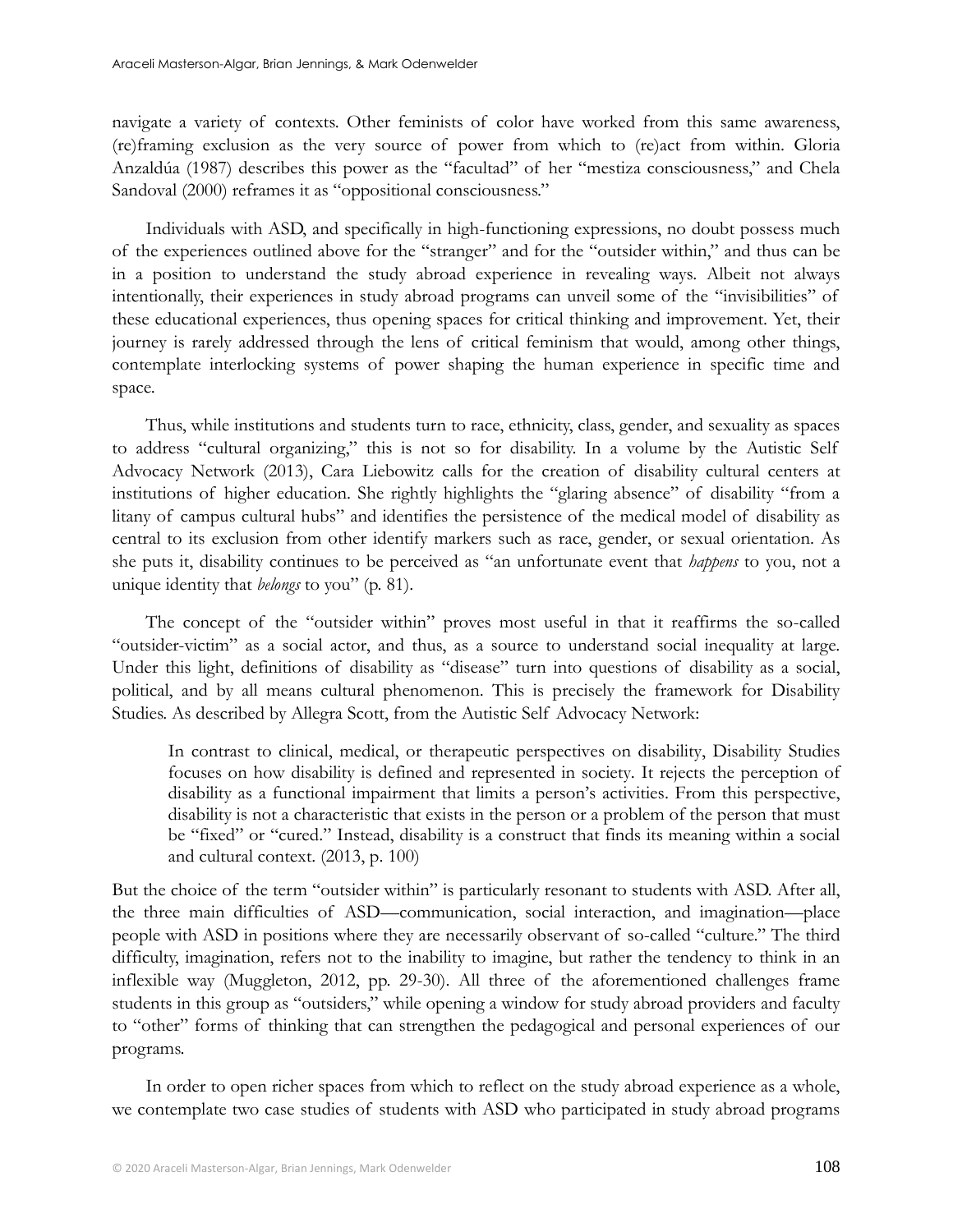in Cuenca, Ecuador. Both are illustrative of the challenges encountered, outcomes for students (both those with and without disabilities), and the structures that need to be implemented to ensure a successful study abroad experience for participants with ASD. The first case illustrates many things that can go wrong when including a student with ASD in the study abroad experience, whereas the second, largely a success story, is illustrative of the opportunities that addressing the reality of students with ASD offers to the student and to the study abroad experience as a whole. These case studies, each with very different outcomes, are windows to better understand the need to critically address the experience of students with ASD. Goffman's (1959) reflection on the experience of marginalized members of society vis-à-vis social rules and norms, Simmels's (1921) notion of the "stranger" and, finally, an understanding of the experience of the student with ASD as that of an "outsider within," following from Black feminist theorist Patricia Hill-Collins (1999), signal us to think about how certain members of the larger society have experiences and ways of experiencing that are central to addressing inequity at large. The experience of students with ASD can, we argue, challenge the ways we think about the study abroad experience, and thus positively contribute to its design and outcomes.

This case study was created by three authors who believe strongly in the power of study abroad to transform lives, both personally and academically. AM, a bicultural educator, brings years of experience teaching and leading study abroad courses, in addition to having been born and living in different countries at different stages of her life. BJ is a white male from the United States who has been leading study abroad courses for ten years. He was the first person in his immediate family to earn a Bachelor's degree and did not study abroad in college. MO is a white male who lived in Ecuador for nearly 15 years as a result of studying abroad and later working there. His background as a school teacher in addition to being the director of an international Pre-K through 12 school gave him familiarity with working with students with ASD in an educational environment, though not necessarily a "day to day living" situation. While under MO's leadership, the school was recognized by the national government for inclusive excellence.

The faculty leaders and the in-country program partner worked together to ensure program success, with their responsibilities generally being divided in the following way: As faculty, the authors were responsible for the development of the curriculum of the course, recruitment of students, pre-departure orientation, and course instruction; the in-country program partner was responsible for all travel logistics, securing appropriate host family matches, selecting local faculty for classroom instruction, determining the most beneficial site visits based on the course content provided by the visiting and local faculty members, and ensuring that the health and safety of students was considered at all times.

#### **Case Study 1: Running After Cassidy**

Cassidy was a junior at a small liberal arts college when she enrolled in the "Interim in Ecuador" program. The course for that particular year used sociology to situate the students' immersive experience in a culture different from their own. Two faculty members led the three-week immersive experience, which provided students with the opportunity to live with an Ecuadorian family and experience firsthand much of the Ecuadorian culture. While enrolling students for the course, one faculty member indicated interest from many students, including Cassidy, who was shortly characterized as a "little different."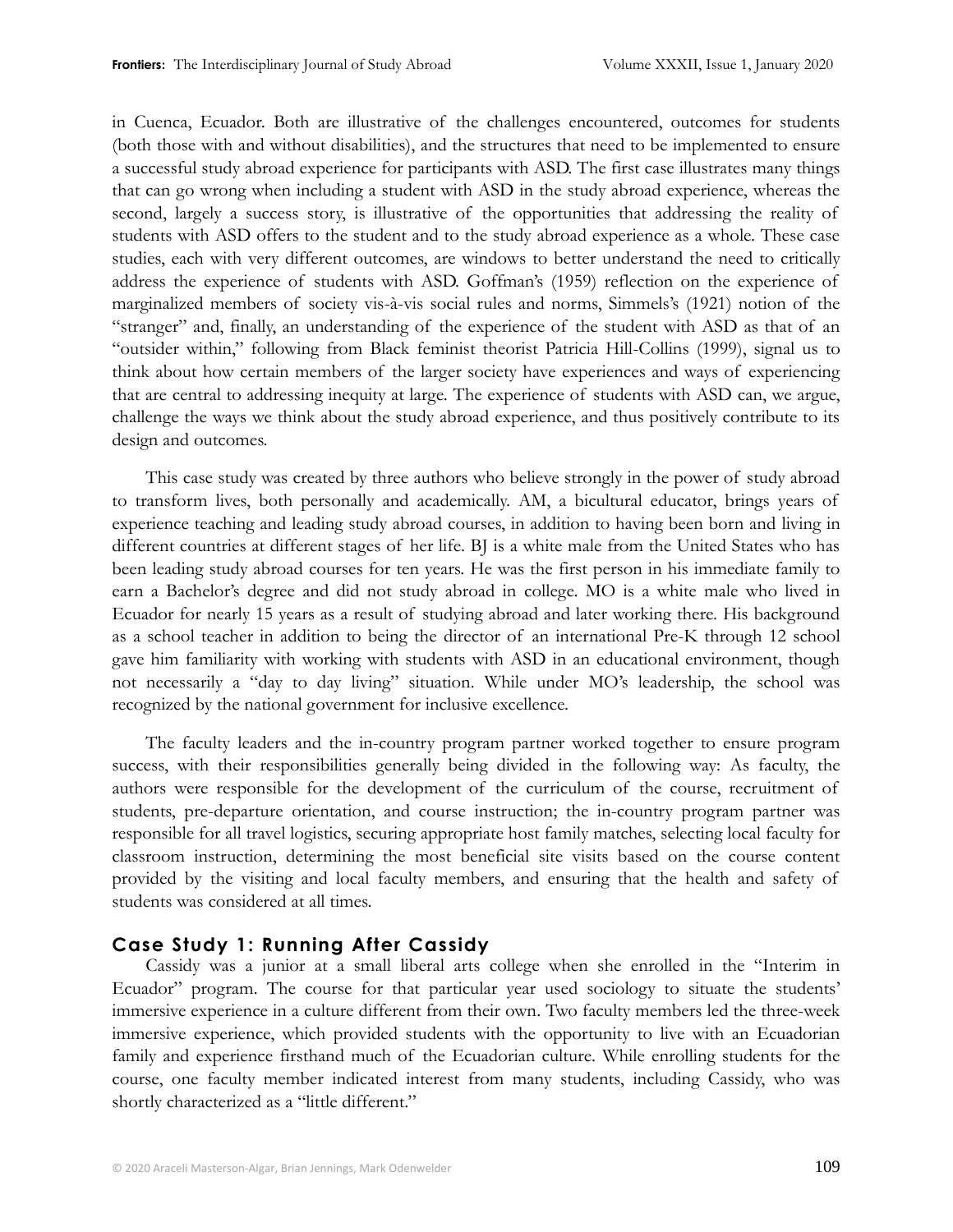As the course drew near, Cassidy's parents requested a conversation to discuss the course and the experience. They did not provide any specifics about Cassidy's condition, but did indicate that, when overwhelmed, her coping mechanism was to "run" and to play video games. The course faculty and the host institution were certainly able to accommodate such items through proper host family selection and exercise. As the conversation with Cassidy's parents seemed to go well, her participation in the course ensued.

Yet, all conversations prior to departure and the pre-course paperwork provided no indication of the extent of Cassidy's disability, much less any insights into possible adjustments and responses. The required medical forms that each student must complete did list Cassidy's prescription medication, but offered no details as to why such medication was required. We therefore proceeded to share some initial concerns with our in-country partner requesting a family situation that would be most conducive to a successful experience for Cassidy. In response, our partner easily matched Cassidy with a family that had an impeccable history of hosting students, and a child of Cassidy's age who liked to play video games.

One of the biggest immersive experiences is taking part in the home life of an Ecuadorian family. But upon her arrival in Ecuador, it became evident that Cassidy would struggle with being out of her normal routine. Instead of getting to know her host sibling or interacting with her host family, she spent most of her time in her bedroom on her tablet. The host mother approached faculty asking for help. She was concerned for Cassidy's general well-being, as Cassidy spent much of her time talking to herself and isolated from spaces for family interaction. In addition, the need to get to and from class each day in a new city proved to be too much for Cassidy. She indicated she felt unable to navigate the city safely (both directionally and out of fear). In collaboration with her host family, our partner institution worked out an arrangement for taxis to drive her back and forth every morning and afternoon.

In the classroom, the situation proved equally challenging. The coursework required from students in a short-term study abroad context is quite intense. Three hours in the classroom, even with breaks, proved to be difficult for Cassidy. She would often shake to the point of being disruptive to the other students (and faculty) and would occasionally leave the classroom in the middle of class saying, "I need to go for a walk." Given her inability to navigate the city alone, this caused major disruptions, as one faculty member would need to accompany her on her walks. Experiential courses such as this one require much more than time with the host family and in the classroom. Traveling and being part of a group brought up a whole set of challenges for Cassidy, and in turn, for faculty, students, and staff. Cassidy had trouble following instructions and understanding short- and long-term schedules. We would set departure times, but would find Cassidy unready in her room at the scheduled time. She would often show up to planned excursions without the needed materials, or seemed completely unaware of meeting times.

To illustrate the reasons for our shared concern, one particular instance stands out. While visiting a small indigenous village, a faculty member reminded Cassidy that she needed to be ready for the scheduled departure times. This interaction caused Cassidy to run out of her room and down a hillside into unfamiliar territory. Faculty needed to chase after her and force her to return. Due to this event, Cassidy was not allowed to attend the scheduled event for that morning and was required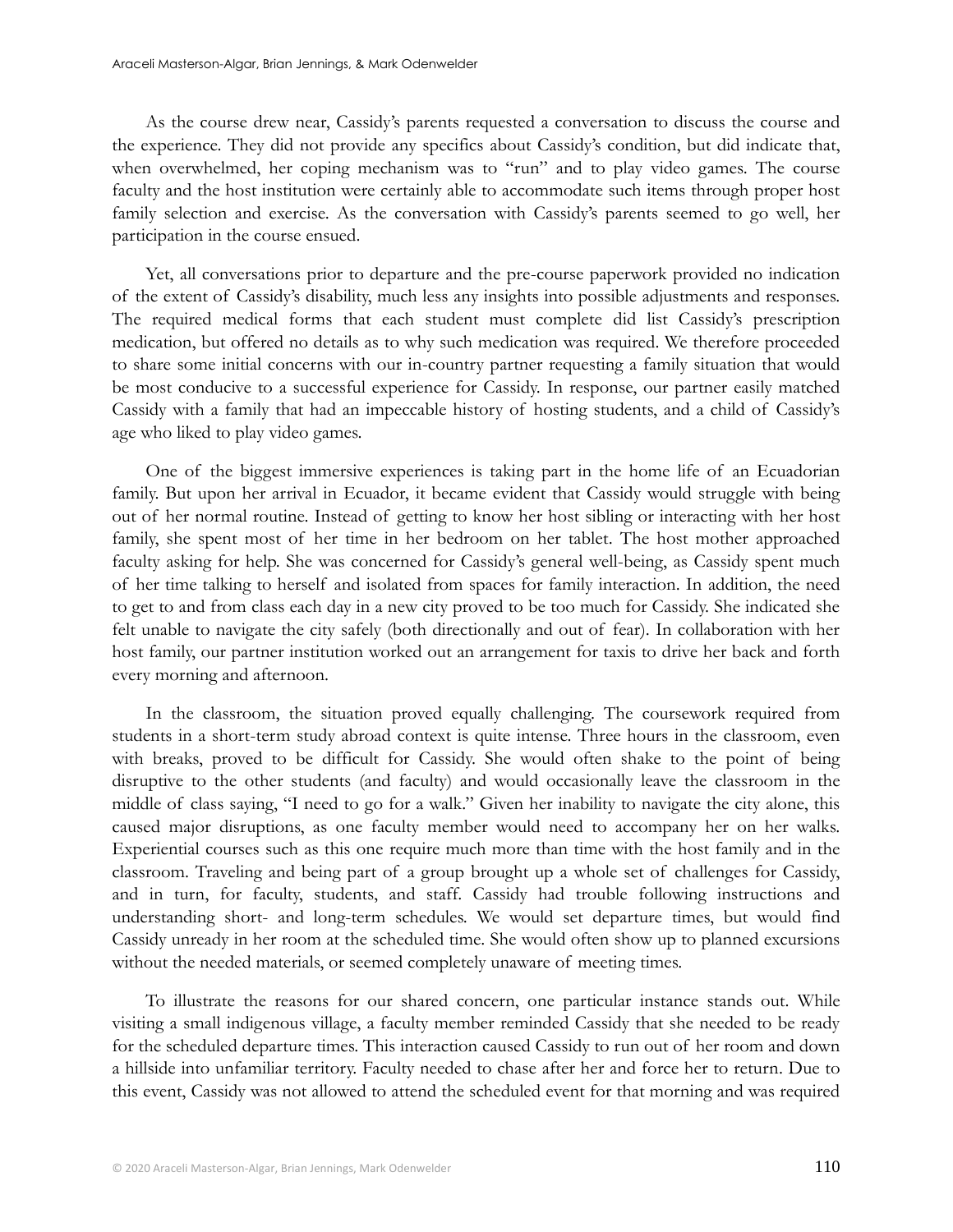to stay at the hostel under the supervision of a faculty member. The next day, Cassidy continued her erratic behavior by nearly jumping off a moving open-air bus. She later explained her behavior as a result of being upset because the television in the room at the hostel did not work. On the return trip to Cuenca, Cassidy also grew increasingly upset because her tablet was no longer working. We explained that it was likely because she had forgotten to charge it the night before, but she insisted that the *curandero* (native healer) was to blame.

From an administrative perspective, Cassidy's attempt to jump from the bus brought us to the point of considering sending her home. This possibility proved difficult on many levels. We had never sent a student home before and the institutional procedures were not well flushed out. More importantly, the logistical problems associated with getting Cassidy to the international airport and safely on numerous flights back to her parents was cause for concern, particularly because Cassidy's communication with her parents throughout the trip had been, to our surprise, non-existent.

We need to be clear that while Cassidy struggled with these classroom situations, she was certainly able to accomplish other tasks, such as a discussion leader assignment, a final presentation about her host family, journaling, etc. In the end, we allowed Cassidy to continue in the course and she was able to complete the requirements of the course. We also learned that having one of the faculty work daily and individually with Cassidy to go through the details of the schedule improved the situation to a degree.

Yet, overall, the daily issues with Cassidy did not cease and she continued to require an inordinate amount of time from faculty members and staff alike. By the third week in Ecuador, it was also agreed that, in addition to having some form(s) of disability, which we were yet to determine, Cassidy was also a master manipulator. She was successfully able to become the center of attention in all situations, and while some instances were certainly associated with disability, others, we believe, were simply attention seeking and tied to other aspects of her personal trajectory. She would repeatedly seek assistance from students with the most basic tasks, including buttering bread during breakfast, a task she could certainly complete herself. The other students in the class became increasingly tuned in to Cassidy's behavior and would intervene every time they anticipated situations as those described above.

### **Case Study 2: Working with Claudia**

Claudia registered for the "Summer in the Andes" program after meeting with the program director, also one of the authors of this article. She knew Claudia well from past courses, and had already worked to make various adjustments in the classroom to effectively address her learning experiences as a student with ASD. While there was undoubtedly concern as to whether the study abroad experience would be a good fit for Claudia, there were four reassuring factors: 1) prior rapport with the faculty director; 2) the student's self-awareness and disclosure of being in the autism spectrum, and in turn, her readiness for effective self-advocacy; 3) her cultural navigation skills as a result of her experience as a Mexican young woman (Claudia moved to the United States with her family when she was 11 years old); 4) the support provided by the student's social networks, namely her family in the United States and their direct communication with her host family in Ecuador. In the end, not only did Claudia have a growing and memorable experience but, we argue,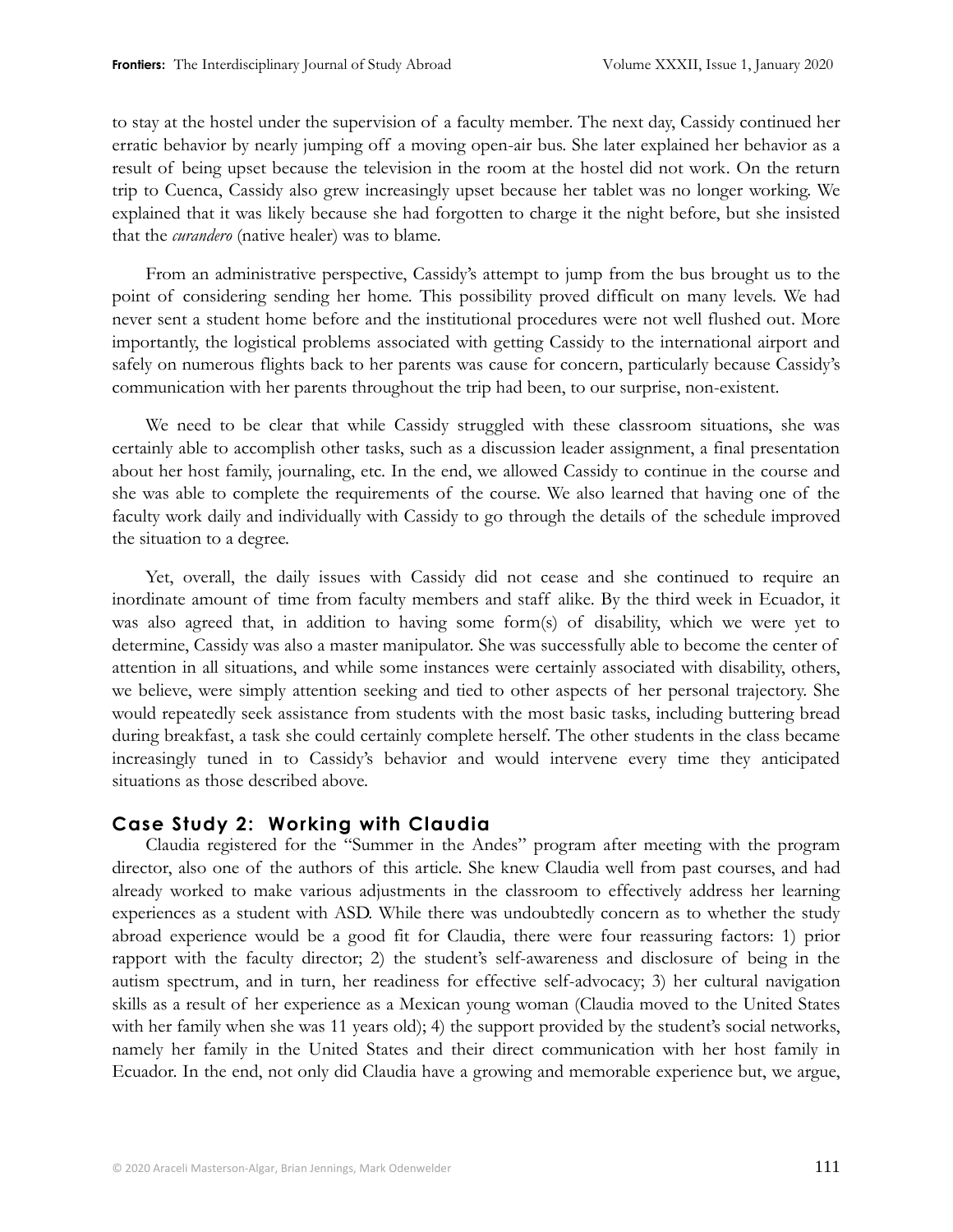her presence contributed to theoretical and practical improvements in the study abroad program as a whole.

Muggleton (2012) lists many impairments that manifest in the areas of difficulty for people with Asperger's, many of which were evident in Claudia's behavior throughout the program: pedantic speech and literal understanding, lack of understanding of social rules, frustration at communication problems and at being different, and focused rather than flexible thinking. Clearly aligned with the aforementioned behaviors, Claudia needed to be able to predict what was going to happen, her focus or interest was often narrow, and she felt a strong need to stick to the familiar. She certainly brought up situations previously unknown to the program faculty. Yet, her self-awareness and self-advocacy allowed her to express herself clearly, request assistance, and address each problem with admirable effectiveness. Overall, Claudia often provided explanations for her behavior to facilitate communication. For instance, upon forgetting her stuffed animal on the first night at a hotel in Quito, she reasoned her way through her anxiety while asking for help: "I wonder if it could be mailed to me or if we could get it. *I know* a stuffed animal is not that important. *I apologize*, and *I understand* it is not very important, *but it helps me* to sleep, and it will be hard for me to sleep without it, but *I know* that it is not important." This fragment of her speech shows her awareness of her personal experience versus social expectations. In a maturity rarely evident in students abroad, Claudia is drawing a clear line between her personal need and expectations from others. She does not blame or demand, but rather explains and requests.

Claudia often explained her behavior as an expression of Asperger's, and as a result, what could have been conveyed as insistent and inflexible behavior became in fact an illustration of precisely the contrary. Because of Claudia's ability to speak for and about herself, faculty, staff, and students found her behavior not only bearable, but a laudable illustration of how to challenge oneself and work through discomfort. Although admittedly time-consuming on occasion, it was gratifying to work with a student who showed such readiness to overcome difficulties. Her direct communication with her parents, and particularly with her mother, allowed her to find support through various venues simultaneously, and her uneasiness would give way upon confirming that her various support systems (family, host family, faculty, and staff) all assured her she'd be all right at moments that would trigger anxiety (losing things, confronting loud noises or new food textures, and all the challenges of navigating her way in a new city and with a new routine). There is no doubt that Claudia struggled to understand what was going on, but her keen awareness of her need to read people's reactions often countered the very fact that she had difficulty doing so. In other words, she hyper-compensated for what she knew was an expected limitation of ASD, becoming in turn a careful observer of cultural expectations, practices, and behaviors, and thus, an exemplary student abroad.

Despite Claudia's experience being a success story overall, there are many examples that raise flags about the need for all involved in the study abroad experience to be aware of some of the patterns tied to ASD. To give one example, Claudia struggled during every hiking experience, and would refer to her general lack of coordination as "clumsiness" when in fact, as we later learned, ASD sometimes manifests as problems with the proprioceptive and vestibular senses. The former enables the brain to know where the body is in relation to itself (Muggleton, 2012), while the latter regulates balance. Claudia often fell down while hiking, scraped parts of her body against bushes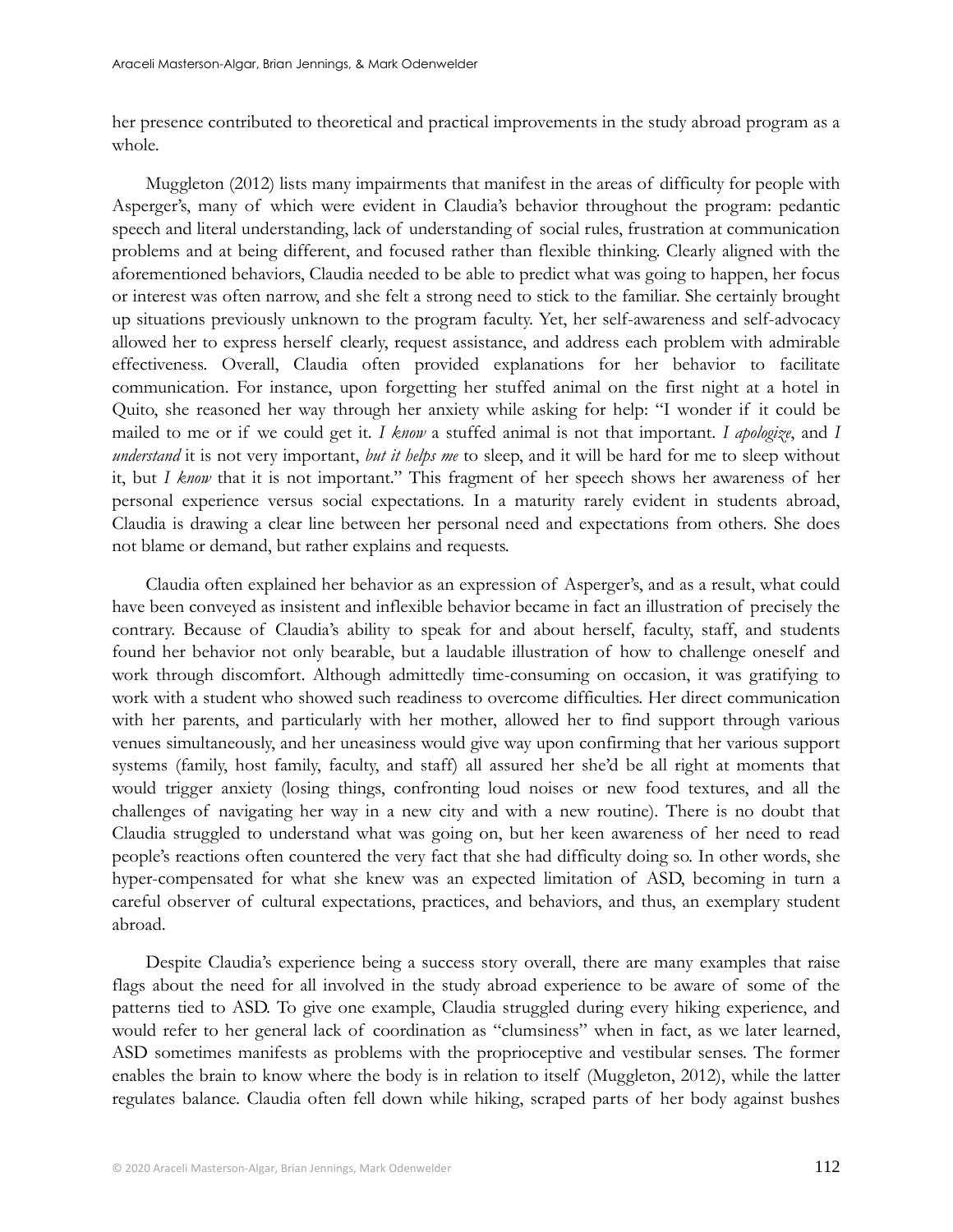and rocks, or at the very least tripped. We worked out various methods to assist her throughout these experiences, but it would have been helpful to know that they were also part of ASD, as well as that people on the autistic spectrum are often subject to hypersensitivity, hyposensitivity, or other sensory problems (Muggleton, 2012). It follows that we should not have simply asked Claudia if she was all right every time she fell. She always answered that she was. But, in fact, we later learned that, as a result of ASD, she could have had an extremely high tolerance for pain. Luckily, none of her repeated falls resulted in anything serious, but the danger that we could have underestimated something more serious is evident.

Muggleton reminds us that, "Just because someone with AS or autism looks fine, it doesn't mean they are" (p. 35). We only became alert to this after the program, when conducting research for this paper. In its aftermath, we realize we did not have the tools, even with Claudia's guidance and self-assertiveness, to read fully into her experiences to ensure the best outcomes. Students in the autism spectrum, we have learned, are more prone to depression and anxiety, and although we celebrate Claudia's case study as a successful one, things could have gone awry due to our general unawareness of the ASD experience.

In a study abroad program, students are faced with a completely new environment, and for students with ASD the stakes of these challenges are especially high. People with ASD have trouble with new environments. It is a Herculean effort for some to confront things as simple as new food, textures, or smells. They need a routine, feel safest with rigid behavior, and obsess about many things that seem inconceivable to those outside of their worldview. We encourage students in study abroad programs to step out of their comfort zones, try new things, and embrace new routines, precisely the areas that are most challenging for students with ASD. Yet, Claudia's case shows that this is possible. Collaboration between the student and faculty, outside program partners, host family, and family at home proved key to Claudia's positive experience while in Cuenca. Her case also allowed us to think about our work as faculty and program directors. For instance, students like Claudia remind us of the need to be more thorough in our messages and the means to convey them. With Claudia, we learned to be careful and, for example, not announce a departure at 8 a.m. if we anticipated some flexibility. Instead, we would explain that we would leave "closely after eight," and that simple gesture, while perhaps harder to understand at first, eased the anxiety of a late departure. As Muggleton (2012) explains, "We like to know what is going to happen, so it's helpful if a brief itinerary is written down somewhere (on the whiteboard or on paper). This is particularly important where a routine has yet to be established" (pp. 150-151). No doubt, this cue from Muggleton is key to the overall success of the study abroad program, and while flexibility is certainly necessary, the ways in which we address such flexibility can be most welcome for students like Claudia. Furthermore, the implementation of relaxation techniques and reflective exercises, which certainly helped Claudia, increased the overall quality of the program as a whole and for all students. The combination of factors, faculty-student rapport, the student's awareness and self-advocacy, cultural navigation skills, and articulation between social networks, although not always easy, allowed us to "meet in the middle," and as such, we all grew in our cultural approximation to each other in our new environment.

# **Study Abroad and Students on the Spectrum: Challenges and Possibilities**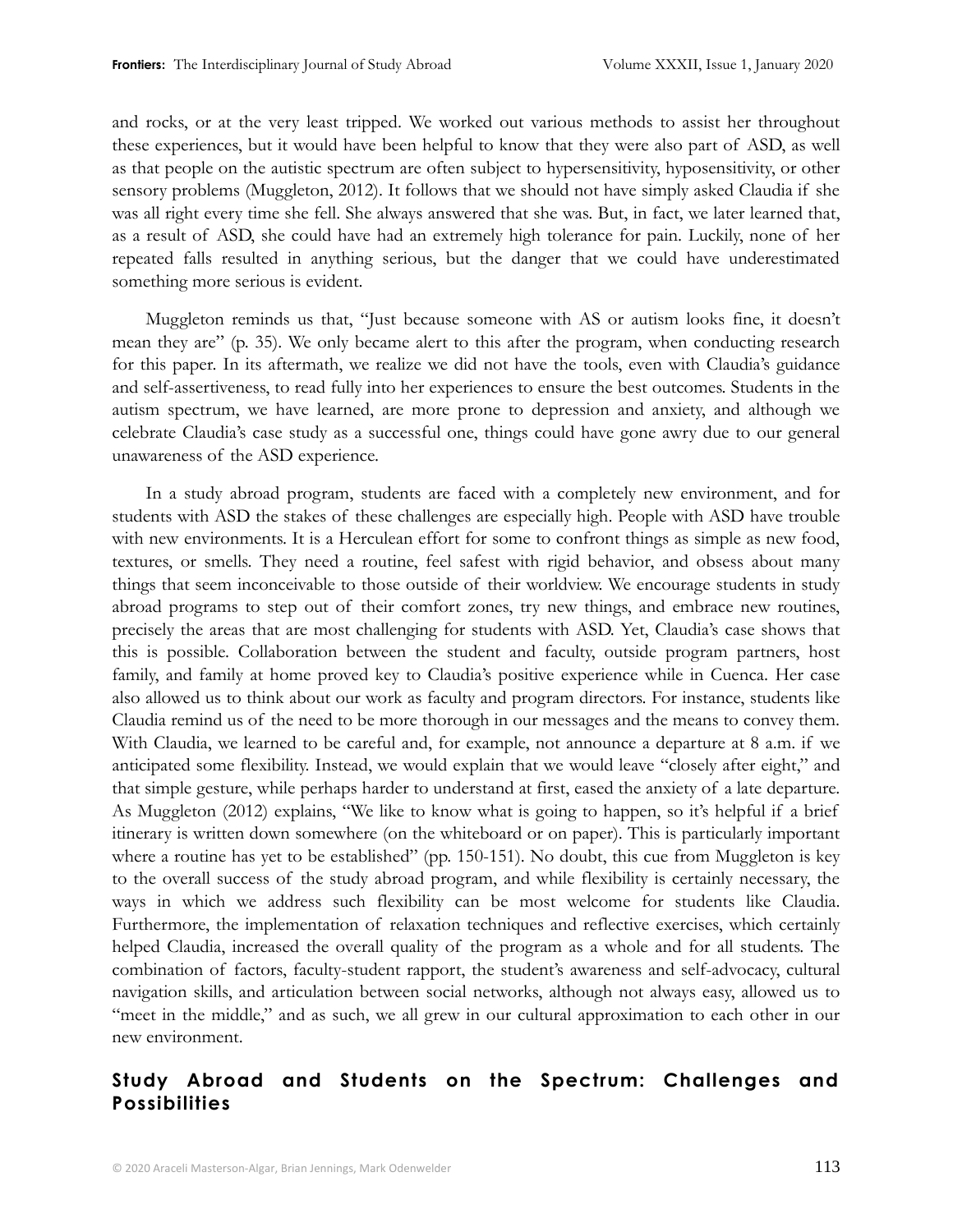Working with students with ASD in study abroad initiatives offers an array of challenges and possibilities—legal, pedagogical, and practical. Institutions of higher education must assure access to equal opportunity<sup>4</sup> and, because study abroad experiences are increasingly part and parcel of the general curriculum, it is clear that institutions of higher education must strive to address these initiatives with attention to the diversity of the student body. For students with ASD, it is important to outline each program as meticulously as possible to assure that communication begins during the very process of choosing a study abroad program. The two case studies above highlight the importance of faculty-led programs in collaboration with a program partner, and contrary to expectations, call for long-term over short-term programs. For students with ASD, it is important to establish a routine, and long-term programs are more conducive to this process than shorter programs that lack consistency in a daily routine. In addition, unless the student with ASD is seeking immersion in a second language, the challenges are best countered in one's own language. Above all, both cases above highlight the need to think about communication between the student's family and the college, across campus entities, and between the student and faculty.

#### Communications across Institutional Entities

It is imperative that institutions have protocols in place for proper communication between various offices across campus. In the first case study, if applicants (or names of applicants) would have been shared with disability services, perhaps some advice, or potential concerns, could have been expressed to the faculty. Moreover, consultation with campus health may have brought to light the need for the specific medications Cassidy listed on her health forms. When a student chooses to not disclose, or does not understand the importance of fully completing such forms, advice from trained medical staff would be useful for faculty. On many campuses these lines of communication between offices should be formalized and centralized through mechanisms established by the study abroad office or its equivalent at a given institution.

We also recognize the legal hurdles involved in such recommendations. Often, staff and administrators in disability services, counseling, or student health are bound by confidentiality agreements and legal clauses. While these laws are no doubt a critical protection for students, a way to inform faculty of potential concerns associated with a given student needs to be created. Perhaps a waiver of confidentiality related to disabilities could be encouraged by trained staff in instances involving high risk to the student or other students in the course. In the end, it would still be up to the student to sign or not, but a discussion of the importance of informing the faculty could be had between the student and the appropriate staff. Even if a student decides not to sign a limited confidentiality waiver, at least more open and direct communication between student and faculty would be more likely.

# Communication Between Faculty and Student

 $4$  The ADA laws were created in 1973 to assist disability students in higher education. Under Section 504, Subpart E (Postsecondary Education) of the 1973 Rehabilitation Act and the Americans with Disabilities Act, "institutions of higher education must provide reasonable accommodations to a student's known disability and may not deny equal access to the institution's programs, courses and activities" (U.S. Department of Education, 2011). ADA laws for college students can be accessed at [http://www.2.ed.gov/about/offices/list/ocr/transition.html.](http://www.2.ed.gov/about/offices/list/ocr/transition.html)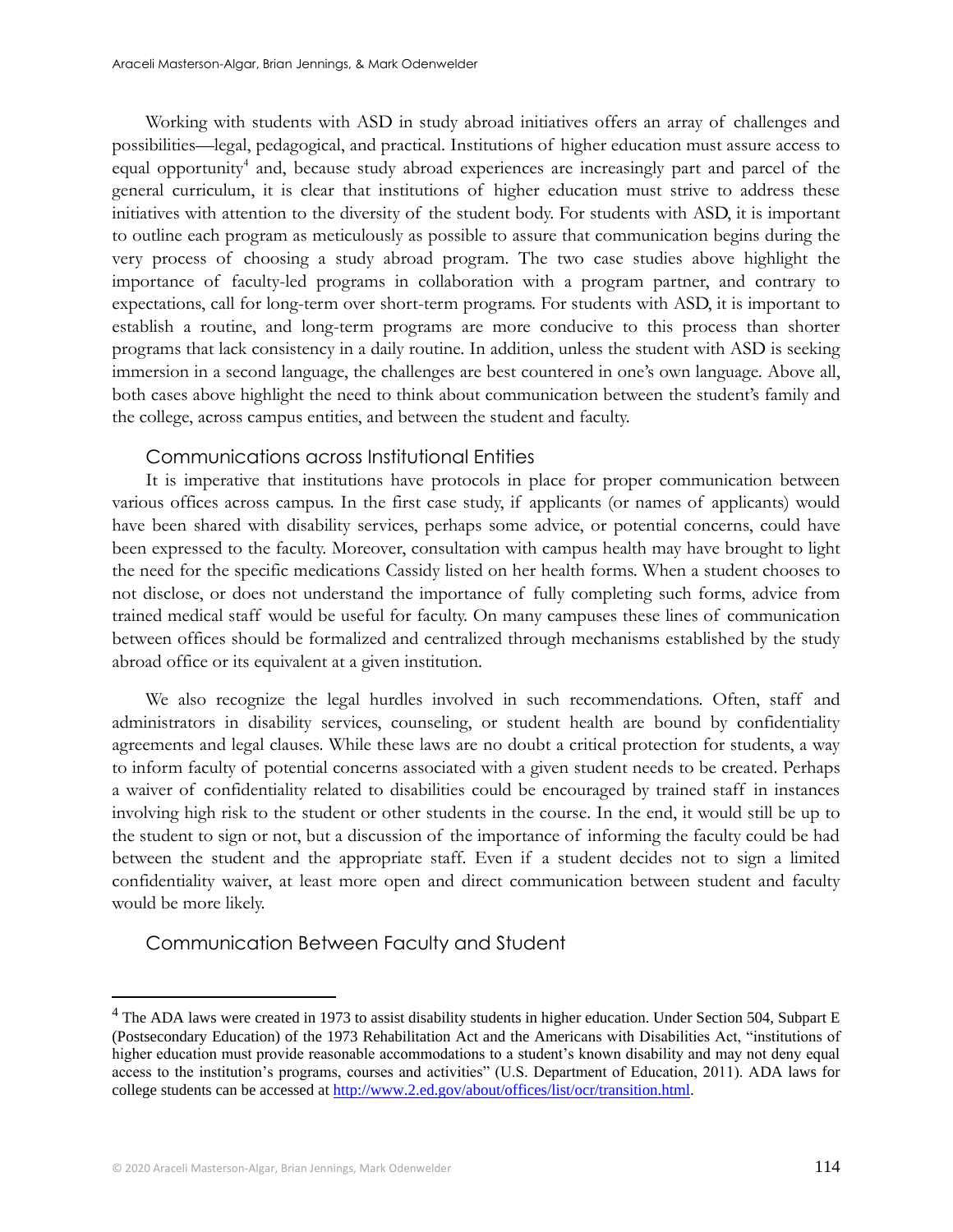This leads directly to the equally important aspect of communication between students and faculty. Establishing a sense of trust early on between faculty and student is important. All students should be encouraged to fully disclose any concerns they have about engaging in such an experience. Faculty should also assume students are often not comfortable doing so. Therefore, it is imperative for faculty to properly orient students for the upcoming study abroad experience. By orienting them to the many challenges they will face in immersive experiences, perhaps the likelihood that students will self-disclose important details of their personal situations will increase.

Faculty should also stress the importance of disclosing information during their orientations with students. The timing of this type of orientation is crucial as well. The earlier this sort of orientation occurs, the sooner disclosure by students may also occur. This therefore provides the faculty with ample time to strategize on and prepare for making appropriate accommodations. For instance, in Cassidy's case, if faculty had known more about her condition and coping mechanisms in advance, adequate consideration and accommodations could have been made. As Cassidy struggled the most with a change in her routine, faculty could have assisted in better preparing Cassidy for the new daily experiences and routine. By giving Cassidy direct information about how her daily routine would differ from normal, perhaps Cassidy could have worked directly, as did Claudia, on developing coping skills needed to overcome these new obstacles. This sort of direct communication between faculty and student is the key difference between the two case studies presented. Cassidy was not willing (or able) to ever discuss why she needed to behave in certain ways, leaving faculty only to guess, which led to an increase in frustration and an imbalance of time spent focusing on Cassidy instead of on other students in the course.

#### Additional Support Systems

During the study abroad experience, ASD students need extra support systems in place and, no doubt, the process is not free of challenges. Some barriers to the provision of inclusive postsecondary education, as indicated by Zager et al. (2013), include: a) low expectations and inadequate preparation; b) lack of available supports and services in institutions of higher education; c) negative attitudes in academic cultures; d) lack of faculty knowledge to accommodate diverse learners; and e) lack of access to financial support. Yet, study abroad initiatives attentive to the reality of ASD students work to the benefit of the student body as a whole. Thus, careful attention to scheduling and planning, implementation of self-relaxation techniques and exercises in the schedule, and a whole system of initiatives with attention to Universal Design for Learning (UDL)<sup>5</sup> should, we believe, be integrated and folded into the totality of the study abroad experience, not specifically under the premise of supporting ASD students, but rather because these steps assure the overall quality of a program for all parties involved. This awareness is contingent upon the move from a medical model of disability to an understanding of disability as a social, cultural, and political phenomenon. Bluntly put, we cannot address the variety of the cultural groups on our campuses without responding to the glaring absence of students with disabilities. For those of us who address

<sup>&</sup>lt;sup>5</sup> Universal Design for Learning (UDL) is a framework for the design of materials and instructional methods useful to a wide range of students. UDL aims to provide full access to students with special needs, while improving the learning experience for all students, through attention to multiple sensory avenues and a variety of conceptual frameworks (see Gronneberg & Johnston, 2019). For an ample overview of UDL research and reach, please access the CAST website a[t www.cast.org.](http://www.cast.org/)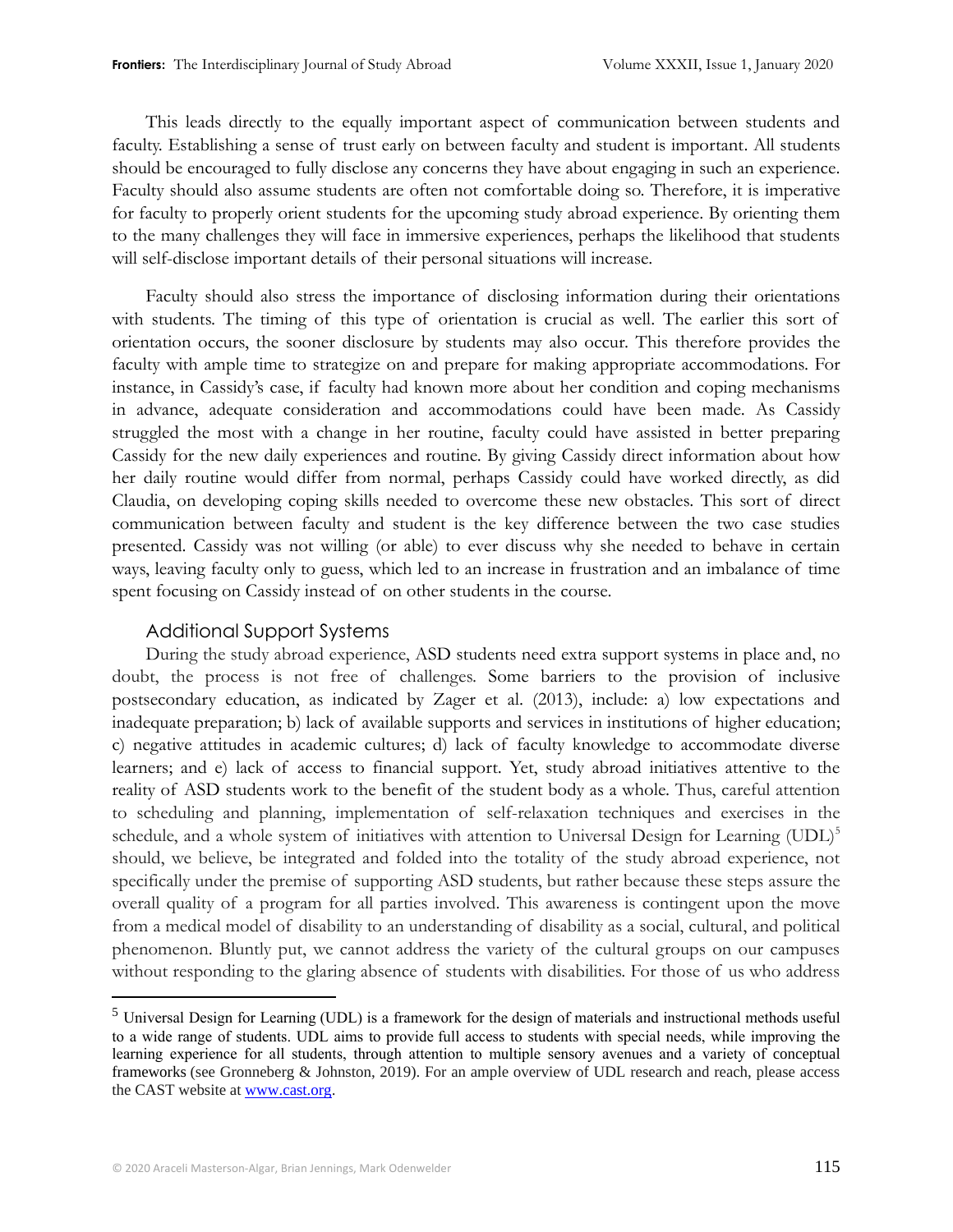cultural processes in our scholarship and teaching, and who therefore know the value of study abroad experiences, reflecting on the cultural construction of students with disabilities, including ASD students, is a must.

#### **Students with ASD: Cultural Observers Abroad**

While sociocultural challenges are largely the objectives of any study abroad experience, it does not follow that students with ASD are "unfit" for study abroad. While the case studies above illustrate different outcomes for students with ASD, both provide insights into how study abroad practitioners could increase the likelihood of successful experiences. In one case, it was precisely because of the student's challenges that the student had no option but to constantly work on her abilities to observe human behavior, and, as part of that process, was often painfully conscious of the importance of observing cultural codes, as well as of the need for self-awareness in cultural/social encounters. By being what Collins (1999) called the "outsider within," the student was placed in a situation that actually sharpened her skills in cultural observation and furthered her ability to be self-aware in a new cultural context. These are precisely the skills that aid in the development of cultural competency, the desired outcome for any student that studies abroad. In the case of Cassidy, more pre-departure work was needed, across a variety of campus offices, to ensure she was willing and able to work on her reflexive skills. However, a different experience seemed to emerge from Cassidy's case. While Cassidy's coping mechanisms for dealing with all of the changes present in such an experience (daily routines, cultural, etc.) were not ideal, they did have the benefit of making often invisible patterns of social interactions, and thereby social norms, plainly visible to the other students in the course. In essence, Cassidy's case was a great example of a breaching exercise that was being conducted on the other students in the course. Nearly every day, in a variety of contexts and situations, the students were confronted with violations of social customs from their home culture. This made them keenly aware of engrained, but normally invisible, cultural customs and norms. Ultimately, this also had the effect of creating a hypersensitivity to avoiding breaking social customs and norms. They were therefore more self-aware of their own behavior in regards to their place within a culture different from their own. The students were quicker to pick up on the behavior of others that would indicate a violation of a cultural norm and were therefore able to acclimate to specific cultural context with more ease. This is not to say that cultural customs and norms were not broken by the students, as they surely were, but rather that because of Cassidy's presence in the course, the students were afforded the opportunity for self-awareness and reflection that otherwise may not have occurred.

Both cultural observation and self-evaluation are central objectives of a university's drive to provide opportunities for cultural competency. Thus, although the participation of students in the autism spectrum poses plenty of challenges, their increasing access to study abroad opportunities could enhance the study abroad experience. As such, while the challenges are many, we move from a framework that *adjusts* to the needs of these students to an inquiry into the ways in which they can contribute to enrich the study abroad experience. The case studies presented here certainly show how an inclusive program, through proper orientation mechanisms, could be beneficial for all participants' self-awareness and ability to reflect.

#### **References**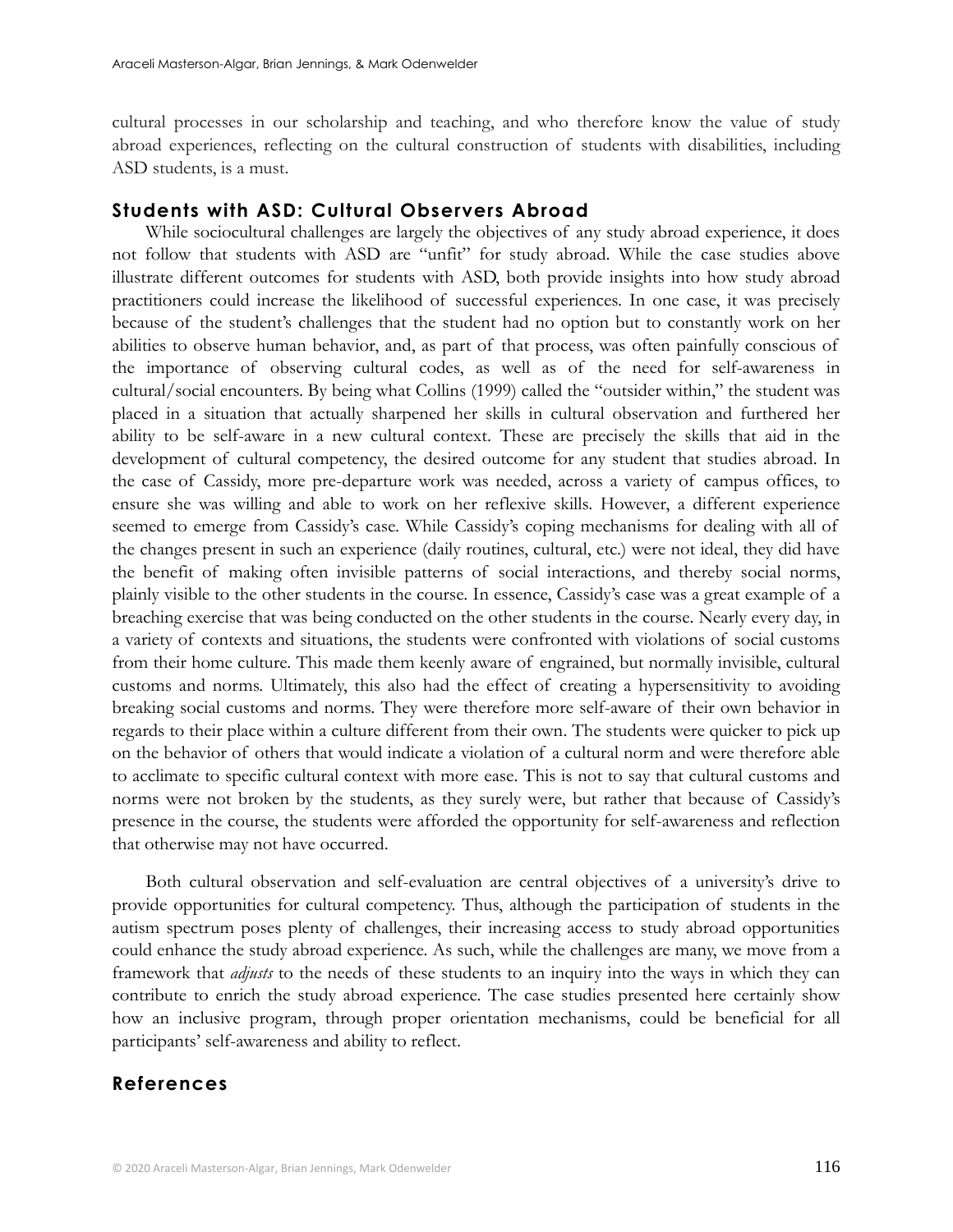- Anzaldua, Gloria. (1987). *Borderlands/La Frontera: The new Mestiza*. San Francisco, CA: Aunt Lute Books.
- Armstrong, F., & Barton, L. (1999). Disability, human rights, and education: Cross cultural perspectives. Philadelphia, PA: Open University Press.
- Autistic Self Advocacy Network (ASAN). (2013). *Empowering leadership. A systems change guide for autistic college students and those with other disabilities.* Washington, DC: Autistic Self Advocacy Network.
- CAST until learning has no limits. (2019). UDL at a glance. Retrieved from http://www.cast.org/ourwork/about- udl.html#.XdL5AC2ZOqA
- Collins, P. H. (1999). Reflections on the outsider within. *Journal of Career Development, 26*(1), 85-88.
- Dwyer, M. M. (2004). Charting the impact of study abroad. International Educator, *13*(1), 14-20.
- Garfinkel, H. (1967). *Studies in ethnomethodology*. Malden, MA; Blackwell Publishers.
- Goffman, E. (1959). *The presentation of self in everyday life*. New York, NY: Anchor Books.
- Goffman, E. (1963), *Stigma: Notes on the management of spoiled identity*. Englewood Cliffs, NJ: Prentice-Hall.
- Gronneberg, J., & Johnston, S. (2019). Seven things you should know about Universal Design for Learning. Retrieved from http://library.educause.edu/-/media/files/library/2015/4/eli7119/-pdf
- Ingersoll, I. (2016). *College success for students with disabilities. A guide to finding and using resources, with real-world stories.* Jefferson, NC: McFarland and Company, Inc.
- Institute of International Education. (2003). Host regions and destinations of U.S. study abroad students, 2000/01-2001/02. *Open Doors report on international educational exchange*. Retrieved from http://www.iie.org/opendoors
- Institute of International Education. (2017a). Profile of U.S. study abroad students, 2004/05- 2015/2016. *Open Doors report on international educational exchange.* Retrieved from http://www.iie.org/opendoors
- Institute of International Education. (2017b). Detailed durations of U.S. study abroad, 2005/06- 2015/16. *Open Doors report on international educational exchange.* Retrieved from http://www.iie.org/opendoors
- Institute of International Education. (2017c). Top 25 destinations of U.S. study abroad students, 2014/15 2015/16. *Open Doors report on international educational exchange.* Retrieved from http://www.iie.org/opendoors
- Katovitch, D. M. (2009). *The power to spring up. Postsecondary education opportunities for students with significant disabilities.* Bethesda, MD: Woodbine House, Inc.
- Lightner, K. I., Kipps-Vaughan, D., Schulte, T., & Trice, A. D. (2011). Reasons university students with disabilities wait to seek disability services. *Journal of Postsecondary Education and Disability 25*(2), 145-159.
- Link, T. C. (2016). Strategies and challenges for creating an inclusive study abroad program*. Journal of Postsecondary Education & Disability, 29*(3), 293-298.
- Metzger, C. A. (2006). Study abroad programming: A 21st century retention strategy? *College Student Affairs Journal 25*(2), 164-175.
- Muggleton, J. (2012). *Raising Martians. From crash-landing to leaving home. How to help a child with Asperger syndrome or high-functioning autism.* Philadelphia, PA: Jessica Kingsley Publishers.
- National Center for Education Statistics. (2011). Students with disabilities at degree-granting postsecondary institutions. Washington, DC: Institution of Educational Sciences, U.S. Department of Education.
- Prohn, S. M., Kelly R., & Westling, D. (2018). Students with intellectual disability going to college: What are the outcomes? A pilot study. *Journal of Vocational Rehabilitation, 48*(1), 127-132.
- Sandoval, C. (2000). *Methodology of the oppressed.* Minneapolis, MN: University of Minnesota Press.
- Simmel, G. (1921). *"The stranger": On individuality and social forms.* Chicago, IL: University of Chicago Press.